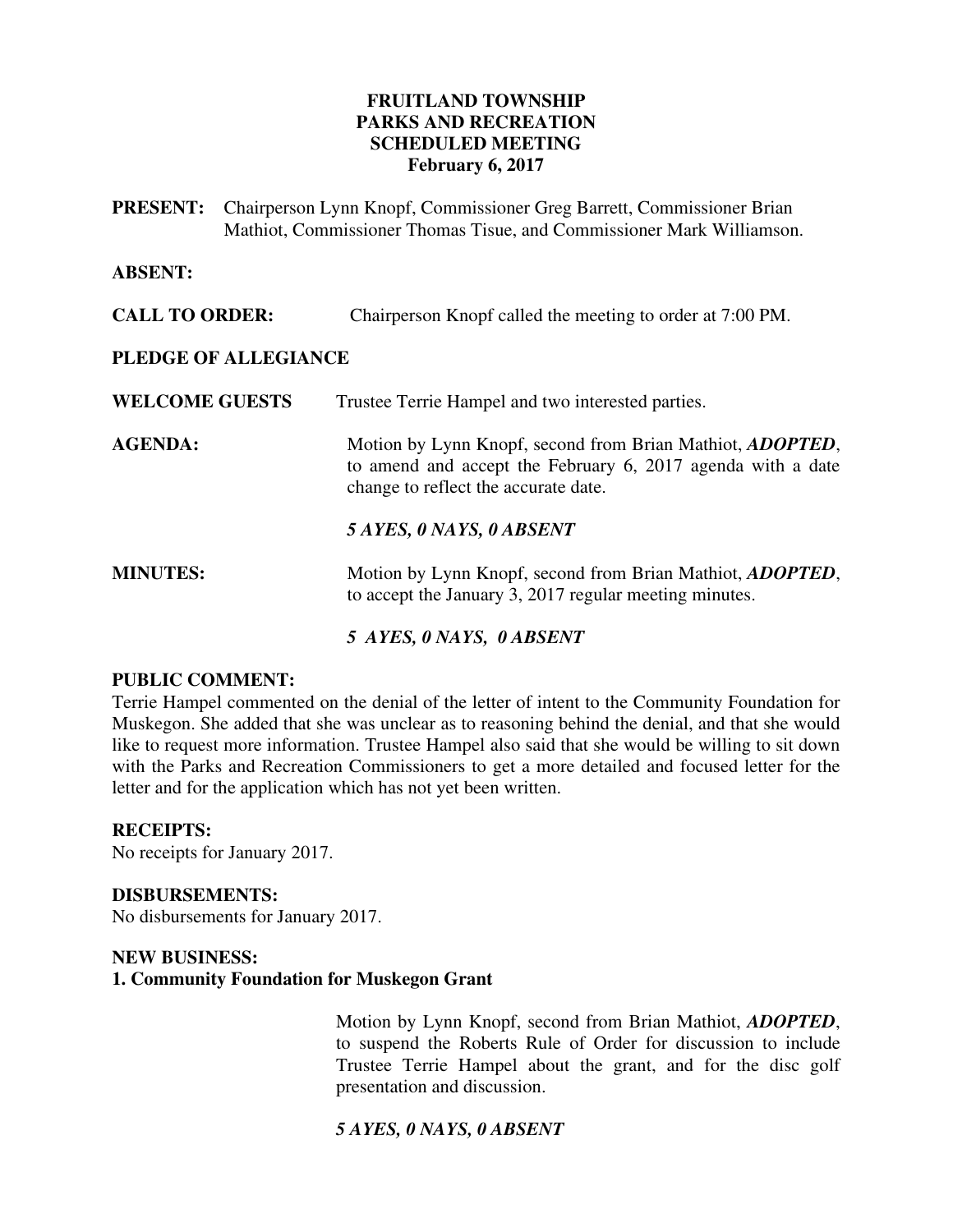Trustee Hampel again stated that she was unclear what the reasoning is behind the denial of the letter of intent for the grant. Chairperson Knopf read the email from the Community Foundation for Muskegon regarding the reasoning for the denial. The commissioners agreed that the reasoning is due to an unclear presentation of their request, and a budget to back up the request. They also agreed that this grant is something to look into for the future.

### **2. Disc Golf**

Brian Mulnix, from West Michigan Regional Shoreline Development Commission and a member of the Whitehall Township Planning Commission, gave a brief presentation to the commissioners for disc golf. Mr. Mulnix helped create the disc golf course in Whitehall Township and stated that the process began in 2002 and was completed by 2004. He also added that the cost for the course includes simply the equipment, and that installation for the course can be done by volunteers. One reason for a higher cost is that Mr. Mulnix said that a t-pad is great to include for protection of the course and it aids better play. The commissioners asked questions throughout the presentation to get a better understanding of the process. One question asked of Mr. Mulnix is whether Nestrom Road Park or another park would be the best option, and he said that he feels Nestrom Road Park is a great option due to the under-utilized space, electricity, water, parking, restrooms, and more.

Commissioner Tisue questioned whether or not there would be liability concerns, and Mr. Mulnix responded that there wouldn't be, that the course would be a "play at your own risk" course. Commissioner Mathiot asked if Whitehall Township did 18 holes immediately or if they started off with nine holes, and he said they completed a full 18 hole course. The commissioners also questioned whether a DEQ permit would be required, and Mr. Mulnix responded that there is enough room at Nestrom Road Park for nothing to need to be applied for, and that the commission can be very creative with the placement and be careful with the creation of the course for as little tree removal as possible. Mr. Mulnix also stated that a full 18 hold course will be more likely to draw people in, and that most people don't play courses that are half of the suggested full course size.

> Motion by Lynn Knopf, second from Thomas Tisue, *ADOPTED*, to follow Roberts Rule of Order and go back into meeting discussions.

## *5 AYES, 0 NAYS, 0 ABSENT*

#### **3. Michigan Parks and Recreation Association**

Chairperson Knopf stated that this association may be beneficial to be a part of for the Parks and Recreation Commission. She reported some of the perks, and also stated the yearly fees for being a part of the association. Due to a budget with many requests already being in place, the commissioners agreed to table this discussion until next fiscal year.

#### **4. Trail Inspection Rotation**

Chairperson Knopf stated that she thinks it would be a good idea to have a rotation of the commissioners to check the trails and parks within the township to check for things that will need attention. She added that a volunteer monthly to check parks and trails once a week, with a monthly rotation among the commissioners, would help to keep an eye on things that need fixing, updating, and attention. Chairperson Knopf asked if the commissioners thought the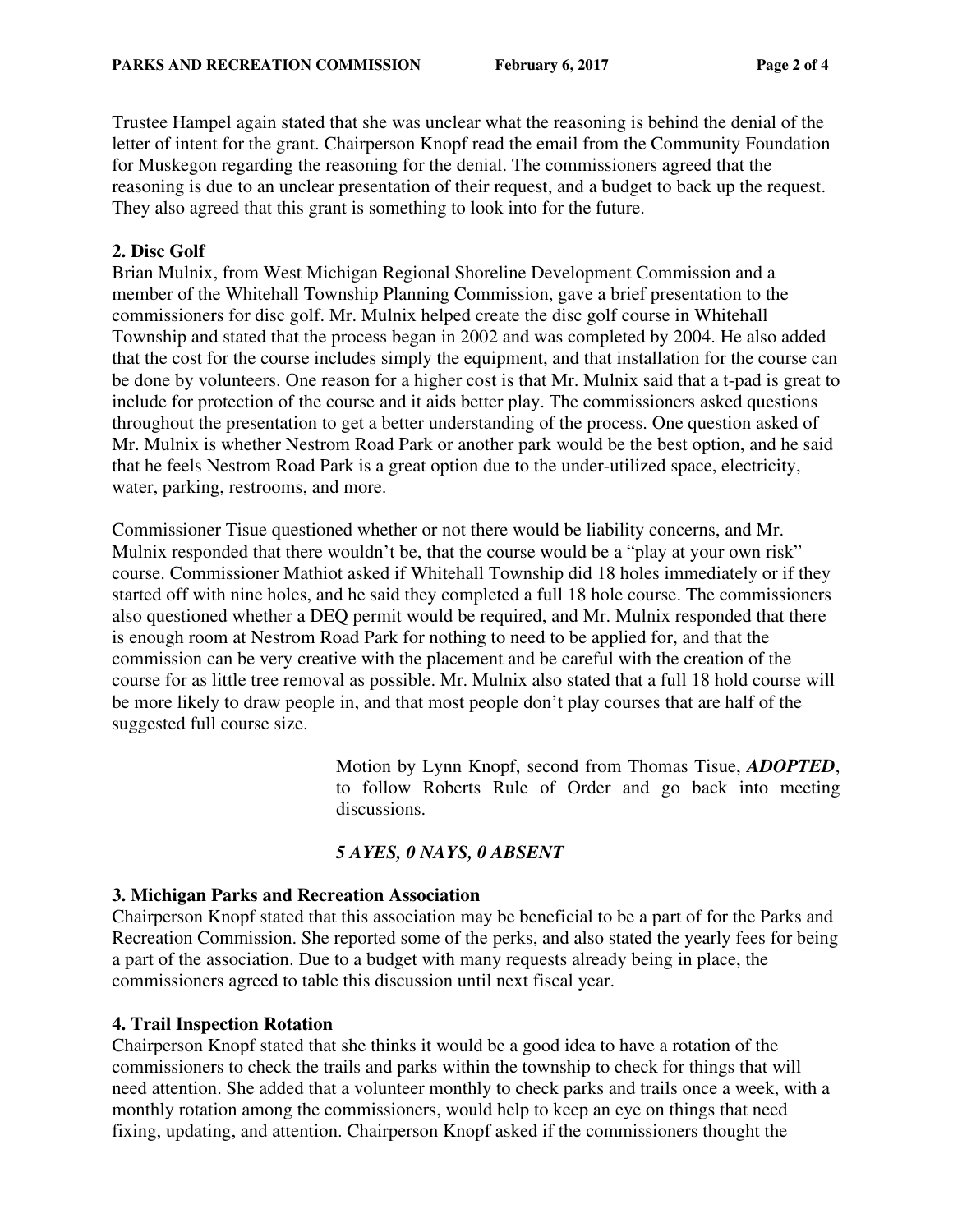#### **PARKS AND RECREATION COMMISSION** February 6, 2017 Page 3 of 4

rotation would be a good idea, and if they think a checklist is needed or if it is something they would just look at. Commissioner Barrett stated that it is a good idea. Commissioner Mathiot stated that he also thinks the rotation would be a good idea, and that a checklist would be the best way to go about checking the parks and trails so each person would know what to look for. Commissioner Mathiot also asked if this would be every month, and Chairperson Knopf stated that she thinks the months of April to November would be sufficient. She is going to create a tentative checklist and will forward it to the commissioners.

## **OLD BUSINESS:**

## **1. Patrick Bouman-Eagle Scout Projects**

Discussion tabled until the March 2017 meeting.

# **2. Website Articles and Website Addition for Parks and Recreation Commission**

Chairperson Knopf reported to the commissioners that they do have an email address that has been created. She gave everyone the login information so each member is able to access the email account. Chairperson Knopf added that she contacted Supervisor Marcia Jeske regarding a Facebook page for the commissioners, and that she doesn't think it's a good idea. Supervisor Jeske said that her reasons of concern include negative and inappropriate posts from outsiders, the information that the commissioners might post to the page, and the maintenance of the page. Commissioner Mathiot responded that a Facebook page would be more methodical than just a regular website, and it would easier reach the target market. Commissioner Tisue agreed, and stated that websites are more for information and archive type purposes.

Chairperson Knopf asked the commissioners if they would like to go back to Supervisor Jeske regarding their ideas for the Facebook page and ways to deter things she's worried about, or if they would just like to add information to the website. The commissioners agreed they would like to do both, and added that they would have Chairperson Knopf send their ideas back to Supervisor Jeske.

# **3. 2017-2018 Budget**

The commissioners visited and discussed each line item of the budget. After much discussion of the budget and each line item, the proposed budget for the Parks and Recreation Commission is below:

| 1. Meeting Pay, 5 Commissioners plus secretary @ \$40/meeting, 12 meetings/year<br>2. Postage<br>3. Kerkstra Restrooms-1 handicapped accessible at Nestrom Road Park |              |
|----------------------------------------------------------------------------------------------------------------------------------------------------------------------|--------------|
| (\$165.00/month) 1 regular at Marcus Park (\$75/month), May – Oct, plus one extra                                                                                    |              |
| Cleaning                                                                                                                                                             |              |
| 4. Sports and Shorts                                                                                                                                                 | \$3,000.00   |
| 5. Printing and Publishing                                                                                                                                           | \$250.00     |
| 6. Repairs and Maintenance                                                                                                                                           | \$3,500.00   |
| 7. Tennis court fence adjustment                                                                                                                                     | \$490.00     |
| 8. Paint pickle ball lines on tennis court                                                                                                                           |              |
| 9. Install lighting $\omega$ North Pavilion (\$1,600) and South Pavilion (\$2,050)                                                                                   |              |
| 10. Repairs and updates to the pavilions                                                                                                                             | \$8,000.00   |
| 11. Marcus Park: sand removal, disposal, install subsurface for parking                                                                                              | \$4,400.00   |
| 12. Permits for above                                                                                                                                                | \$825.00     |
| 13. Tree trimming around pavilions                                                                                                                                   | 600.00<br>\$ |